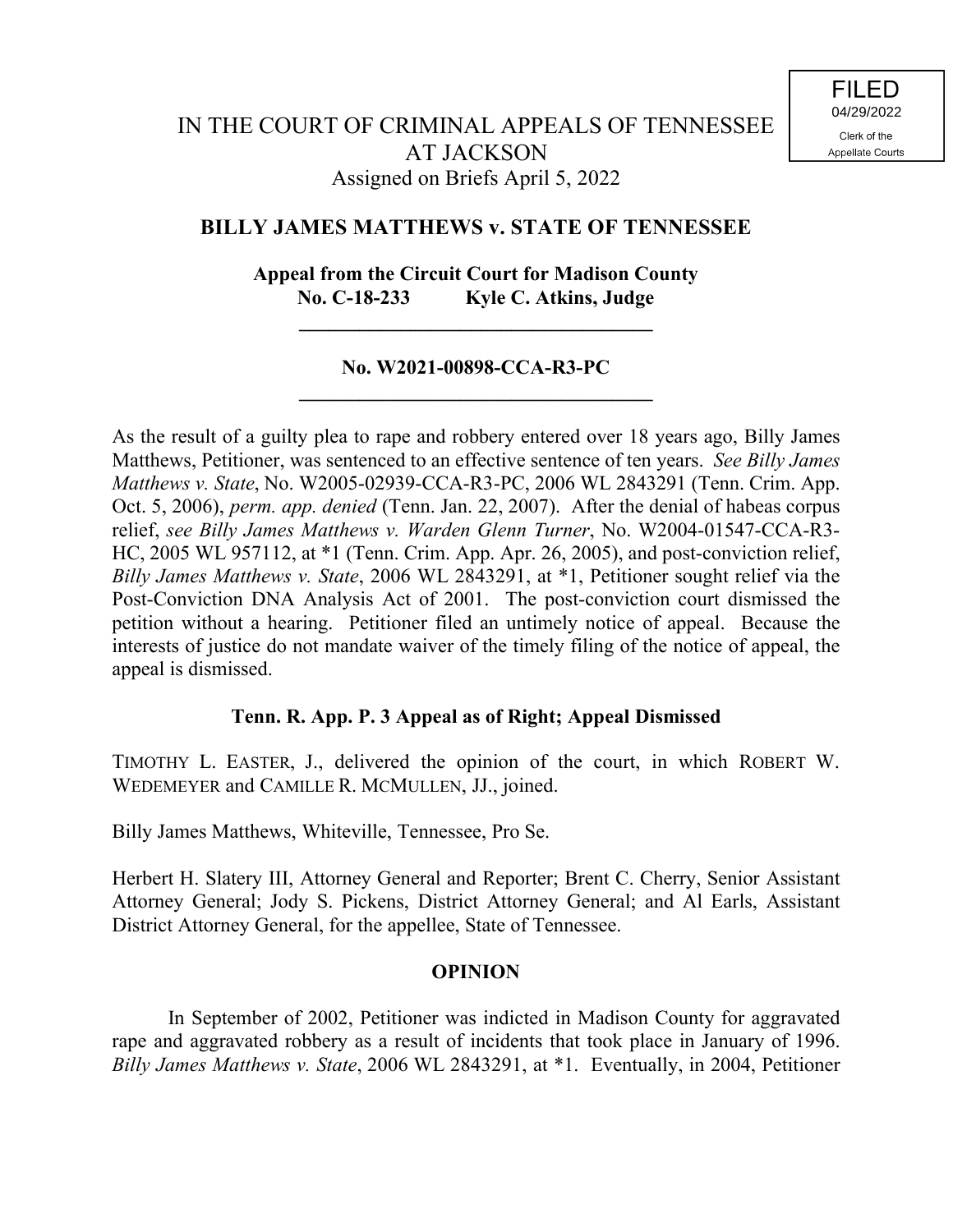pled guilty to the lesser included offenses of rape and robbery, and received an effective sentence of ten years. *Id.*

In January of 2004, Petitioner sought habeas relief on the basis that the trial court lacked subject matter jurisdiction over the rape offense because the prosecution commenced outside the statute of limitations, and that his trial counsel was ineffective for failing to investigate DNA and/or raise a jurisdictional defense. *Billy James Matthews v. Warden Glenn Turner*, 2005 WL 957112, at \*1. The habeas petition was summarily dismissed in June of 2004 and this Court affirmed the dismissal, concluding that Petitioner failed to raise issues that would render the judgments void. *Id.* at \*2.

In January of 2005, Petitioner filed a pro se petition for post-conviction relief while review of the dismissal of the petition for habeas relief was still pending in this Court. *Billy James Matthews v. State*, 2006 WL 2843291, at \*1-2. The post-conviction court dismissed the petition. Following this Court's affirmance of the dismissal of the habeas petition, Petitioner filed a second petition for post-conviction relief. Counsel was appointed and the post-conviction court held an evidentiary hearing. *Id.* The post-conviction court dismissed the petition as time-barred, and Petitioner filed a timely notice of appeal. This Court affirmed the dismissal of the petition. *Id.* at \*4.

On June 11, 2021, Petitioner filed the petition for post-conviction relief at issue in this appeal under the Post-Conviction DNA Analysis Act of 2001. Petitioner asked for DNA evidence from his 2002 case to be retested because "the DNA sample that was taken from the victim and tested in 2002 would have and did exclude [P]etitioner because the conclusions were 'No Match.'" Petitioner asked for the State to "perform a 'search' therefore for the (TBI) State DNA Match results and its 13 items of DNA evidence failed to be disclosed to Petitioner during pretrial . . . ."

The State responded to the petition, asserting that Petitioner was identified based on DNA evidence prior to trial and his trial attorney applied for funds to have the sample independently tested and this evidence also indicated Petitioner was the offender. The record includes the "Official Serology/DNA Report" for analysis of a "[b]lood standard from [Petitioner]" and indicates that the probability of an unrelated individual having the same DNA profile "exceeds the current world population." According to the report, "a match was confirmed" between Petitioner's profile and the DNA collected from the victim.

In the order dismissing the petition for post-conviction relief, the court noted that in the original case, this Court found that Petitioner was identified based on a DNA sample and that both the State's expert and defense expert agreed that Petitioner was the offender. The petition for post-conviction relief was dismissed without a hearing on June 22, 2021.